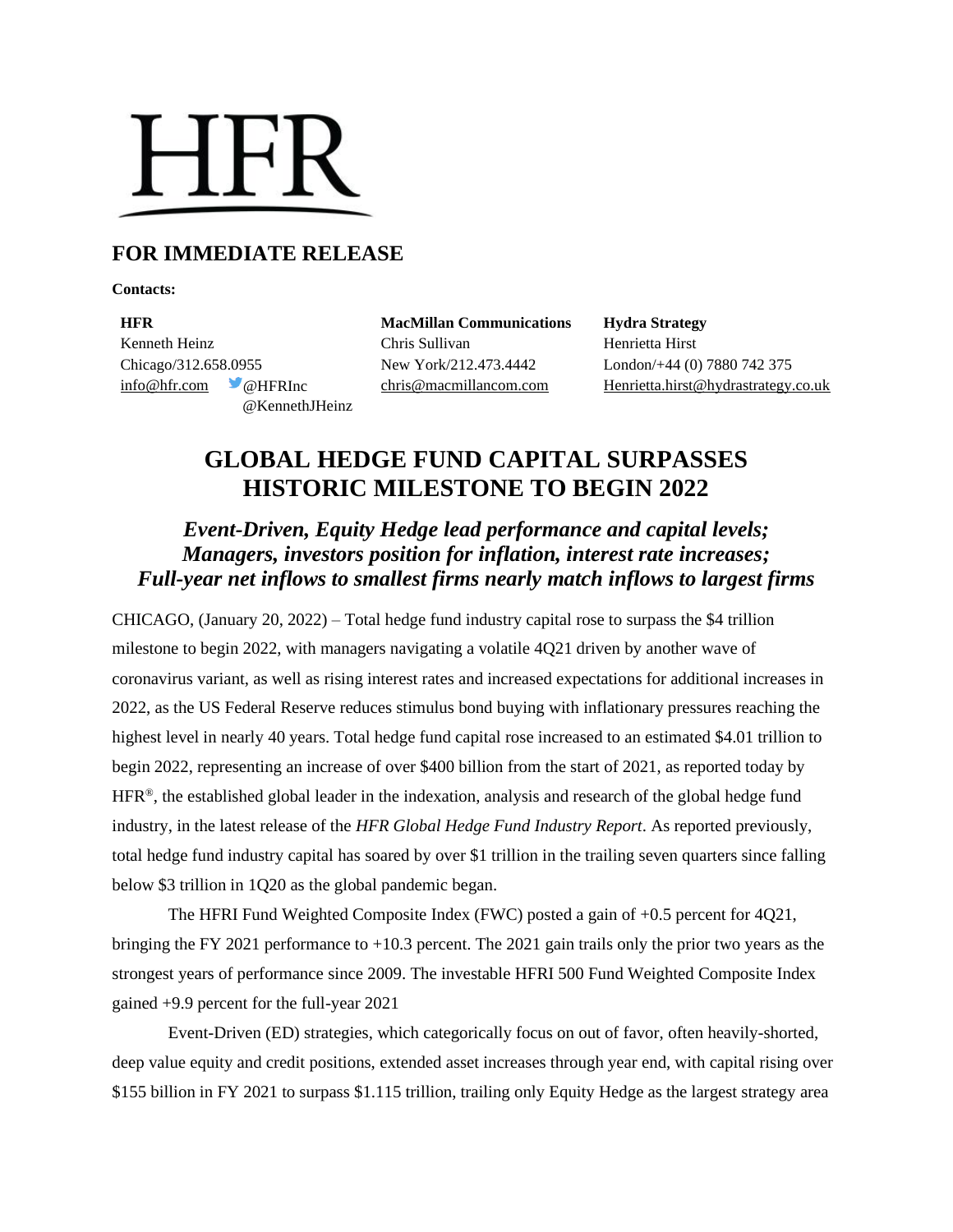of capital. ED sub-strategy capital increases were led by Special Situations and Activist funds in 4Q21, which together increased nearly \$22.0 billion in the quarter, with total capital in Special Situations rising to nearly \$510 billion. The investable HFRI 500 Event-Driven Index rose +2.1 percent in 4Q and +14.5 percent for 2021, the leading area of strategy performance; ED sub-strategy performance was led by the HFRI 500 ED: Activist Index which surged +20.3 percent in 2021.

Total capital invested in Equity Hedge (EH) strategies experienced an increase of over \$133 billion for 2021, bringing total EH capital to a record \$1.227 trillion to begin 2022, as managers navigated intense volatility and rapidly evolving market cycles driven by coronavirus, accelerating inflation and rising interest rates. EH sub-strategy net asset inflows for 2021 were led by Fundamental Value and Equity Market Neutral, with these receiving estimated net allocations of \$5.2 and \$2.1 billion, respectively, which were offset by outflows in Quantitative Direction strategies, which experienced outflows of \$12.4 billion. The investable HFRI 500 Equity Hedge (Total) Index posted a +1.9 percent return in 4Q, bringing YTD performance to  $+11.5$  percent. Concurrent with surging energy and commodity prices, as well as accelerating inflation, EH sub-strategy gains for 2021 were led by the HFRI EH: Energy/Basic Materials Index, which surged +24.7 percent on the year and has vaulted nearly +100 percent since the beginning of the global pandemic quarantine in March 2020.

As interest rates rose to conclude 2021 as they did throughout 2H21, capital managed by creditand interest rate-sensitive fixed income-based Relative Value Arbitrage (RVA) strategies increased by over \$86 billion for FY 2021, to begin 2022 at \$1.027 trillion. As investors positioned for higher interest rates, RVA led main strategy net inflows for FY with \$15 billion of new allocations; capital invested in RV: Multi-Strategy funds increased by an estimated \$48 billion in 2021 to begin 2022 at nearly \$600 billion AUM. The investable HFRI 500 Relative Value Index gained +6.6 percent for 2021, while the HFRI Relative Value (Total) Index returned +7.5 percent. The HFRI RV: Yield Alternatives Index led all sub-strategy indices for 2021, surging +30.5 percent.

Total capital invested in Macro strategies rose over \$33 billion in 2021 to end the year at \$637.1 billion AUM, led by increases in Systematic Diversified/CTA and Commodity strategies, with these rising \$20.7 and \$5.2 billion, respectively for 2021. Like RVA, Macro also experienced net inflows for 2021, with investors allocating an estimated \$3.1 billion of new capital during the year, led by \$2.6 billion of inflows to Discretionary Thematic funds. Driven by commodity gains, the HFRI Macro (Total) Index gained +7.6 percent for 2021, while the investable HFRI 500 Macro: Commodity Index led Macro substrategy performance with a +26.35 percent return.

Following five consecutive quarters of the industry's largest firms leading mid- to small firms in inflows, investors reversed this trend in 4Q21, with the largest firms experiencing an estimated net outflow of \$7.4 billion during the quarter. Firms managing between \$1 billion and \$5 billion experienced